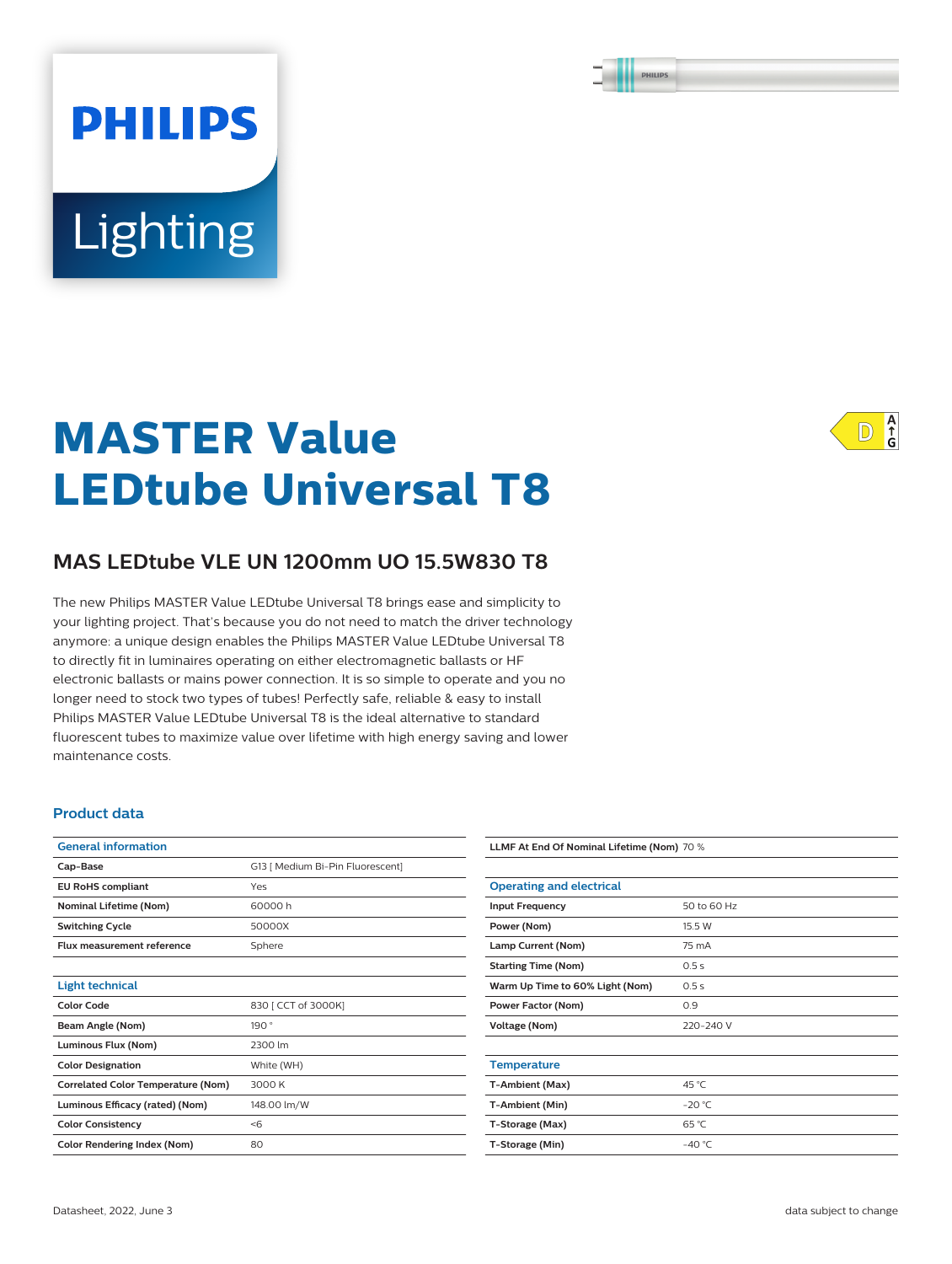#### **MASTER Value LEDtube Universal T8**

| T-Case Maximum (Nom)            | 55 °C                                    |  |  |  |  |
|---------------------------------|------------------------------------------|--|--|--|--|
|                                 |                                          |  |  |  |  |
| <b>Controls and dimming</b>     |                                          |  |  |  |  |
| <b>Dimmable</b>                 | No                                       |  |  |  |  |
|                                 |                                          |  |  |  |  |
| <b>Mechanical and housing</b>   |                                          |  |  |  |  |
| <b>Bulb Finish</b>              | Frosted                                  |  |  |  |  |
| <b>Bulb Material</b>            | Glass                                    |  |  |  |  |
| <b>Product Length</b>           | 1200 mm                                  |  |  |  |  |
| <b>Bulb Shape</b>               | Tube, double-ended                       |  |  |  |  |
|                                 |                                          |  |  |  |  |
| <b>Approval and application</b> |                                          |  |  |  |  |
| <b>Energy Efficiency Class</b>  | D                                        |  |  |  |  |
| <b>Energy Saving Product</b>    | Yes                                      |  |  |  |  |
| <b>Approval Marks</b>           | RoHS compliance TUV CE marking KEMA Keur |  |  |  |  |
|                                 | certificate                              |  |  |  |  |
|                                 |                                          |  |  |  |  |

| Energy Consumption kWh/1000 h    | 16 kWh |  |
|----------------------------------|--------|--|
| <b>EPREL Registration Number</b> | 403658 |  |
|                                  |        |  |
| Property and administration      |        |  |

| <b>Product data</b>                  |                                       |  |  |  |
|--------------------------------------|---------------------------------------|--|--|--|
| Full product code                    | 871951431668300                       |  |  |  |
| Order product name                   | MAS LEDtube VLE UN 1200mm UO 15.5W830 |  |  |  |
|                                      | T <sub>8</sub>                        |  |  |  |
| EAN/UPC - Product                    | 8719514316683                         |  |  |  |
| Order code                           | 929002997002                          |  |  |  |
| <b>Numerator - Quantity Per Pack</b> |                                       |  |  |  |
| Numerator - Packs per outer box      | 10                                    |  |  |  |
| Material Nr. (12NC)                  | 929002997002                          |  |  |  |
| Net Weight (Piece)                   | 0.240 kg                              |  |  |  |
|                                      |                                       |  |  |  |

#### **Dimensional drawing**



| Product                   | D1. | D2. | AA | A <sub>2</sub>                      | A3 |
|---------------------------|-----|-----|----|-------------------------------------|----|
| MAS LEDtube VLE UN 1200mm |     |     |    | 26 mm 28 mm 1199 mm 1205 mm 1213 mm |    |
| <b>UO 15.5W830 T8</b>     |     |     |    |                                     |    |
|                           |     |     |    |                                     |    |

**LEDtube MAS 1 15,5W G13 2300lm 830-POC**

#### **Photometric data**





**LEDtube MAS 1 15,5W G13 2300lm 830-GUL**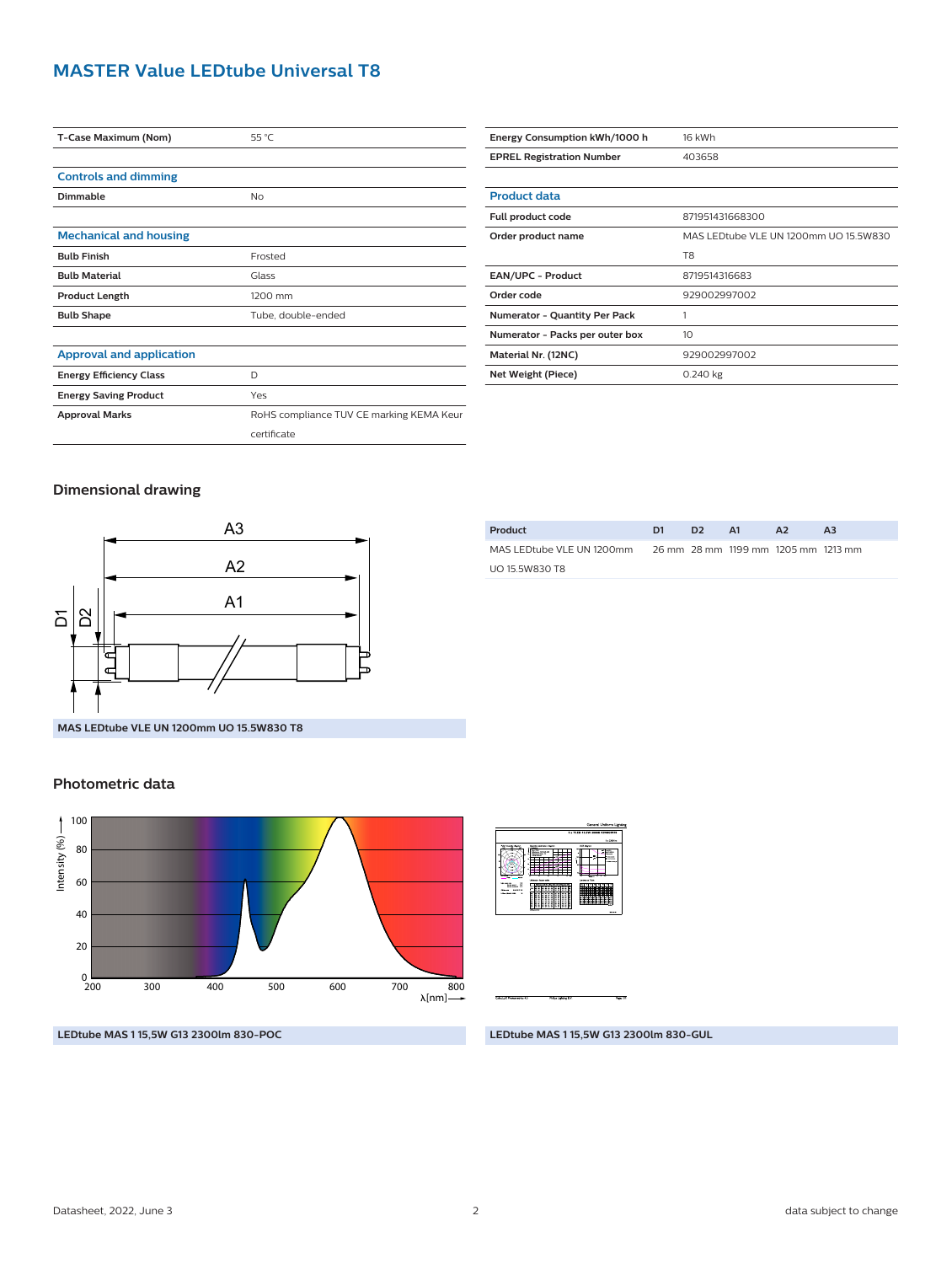#### **MASTER Value LEDtube Universal T8**





**LEDtube MAS 1 15,5W G13 2300lm-LDD**

#### **Lifetime**



Tc(°C)

**LEDtube MAS 1 15,5W 60K LifetimeVsTc-LED**

55 65 75

**Lumen Maintenance Diagram**

 $0 \frac{1}{55}$ 

Burning hours

0 20000 40000 60000 80000 100000